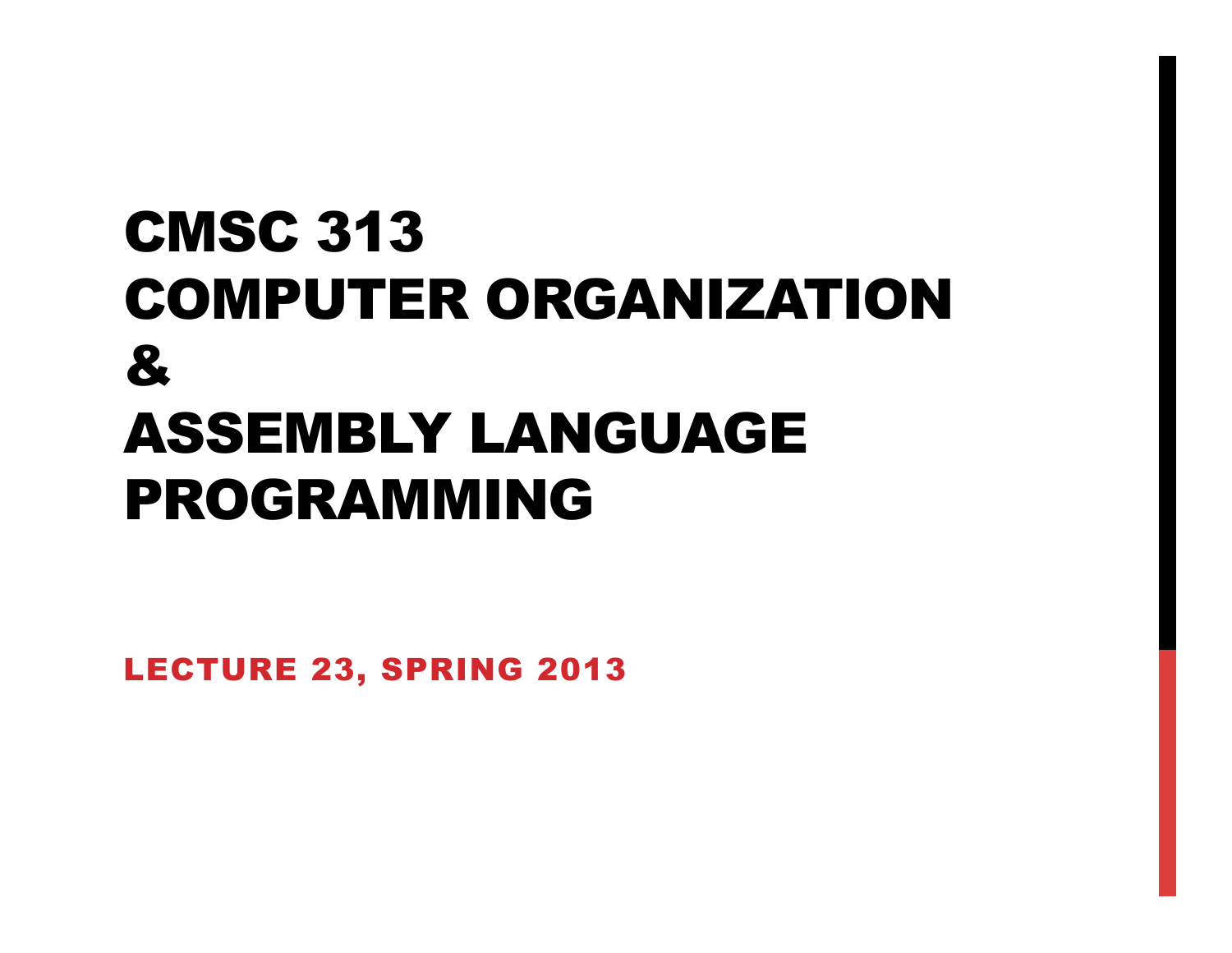#### TOPICS TODAY

- **Finite State Machines**
- **Example: Mod-4 Counter**
- **Example: Vending Machine**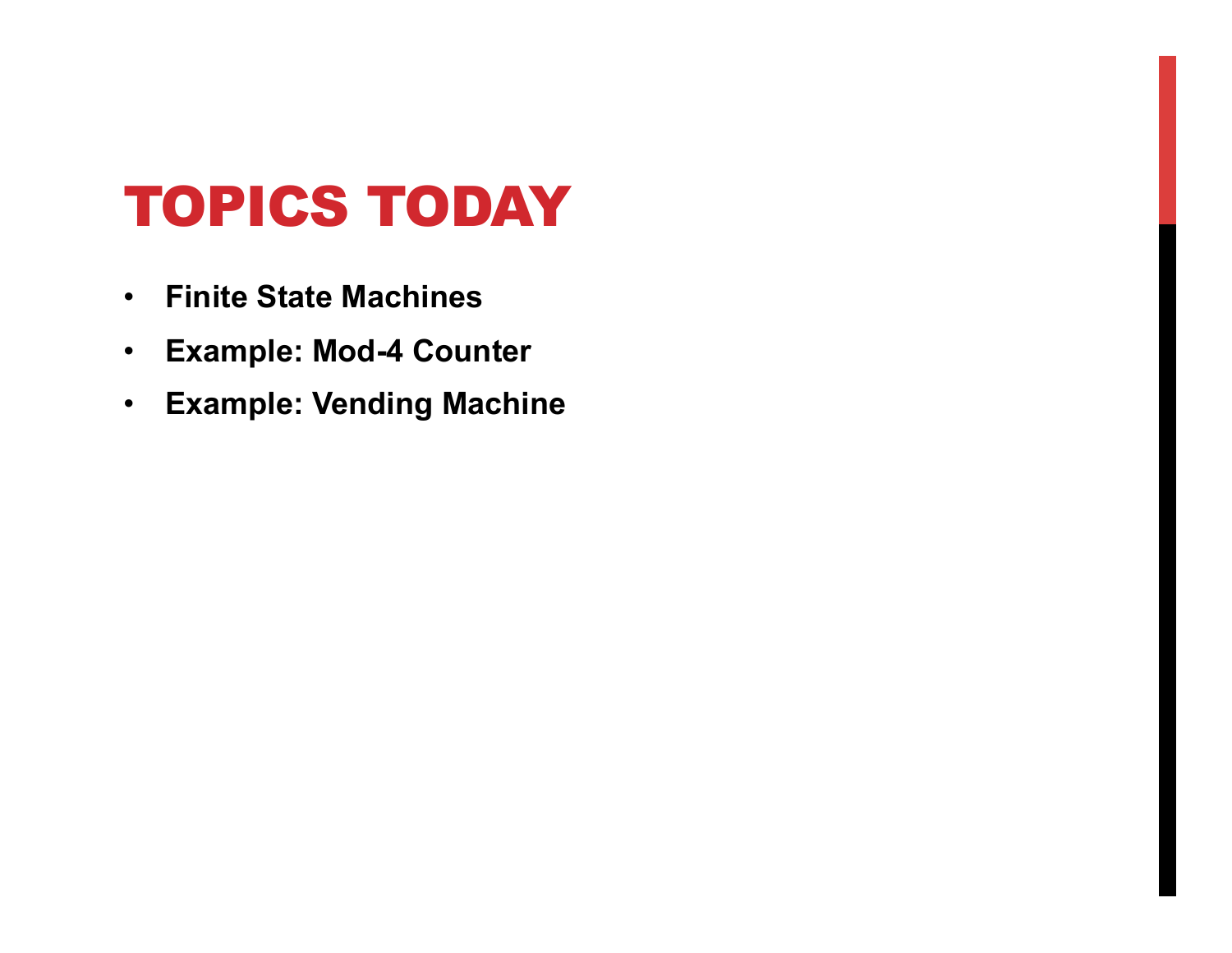# FINITE STATE MACHINES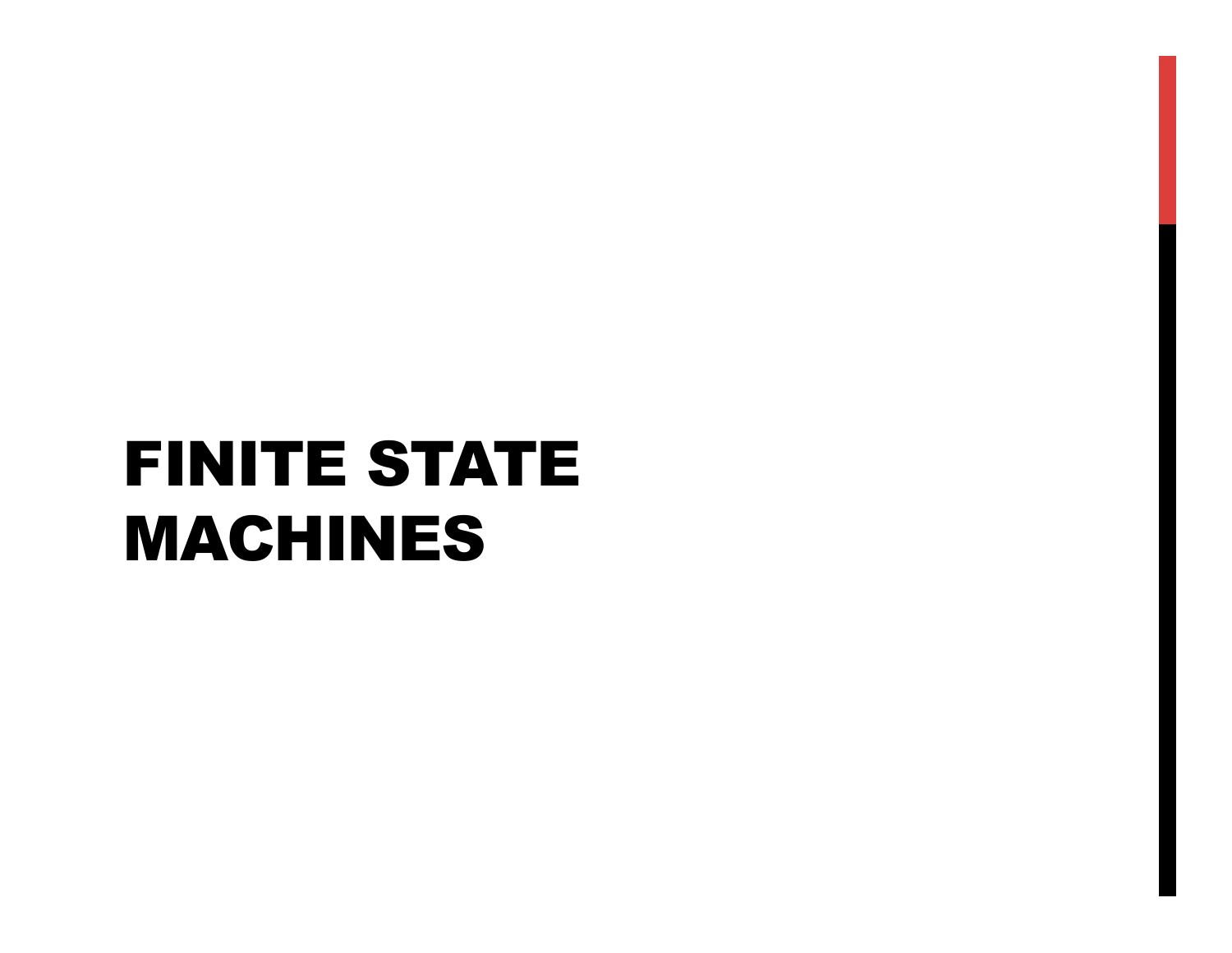# EXAMPLE: MOD 4 COUNTER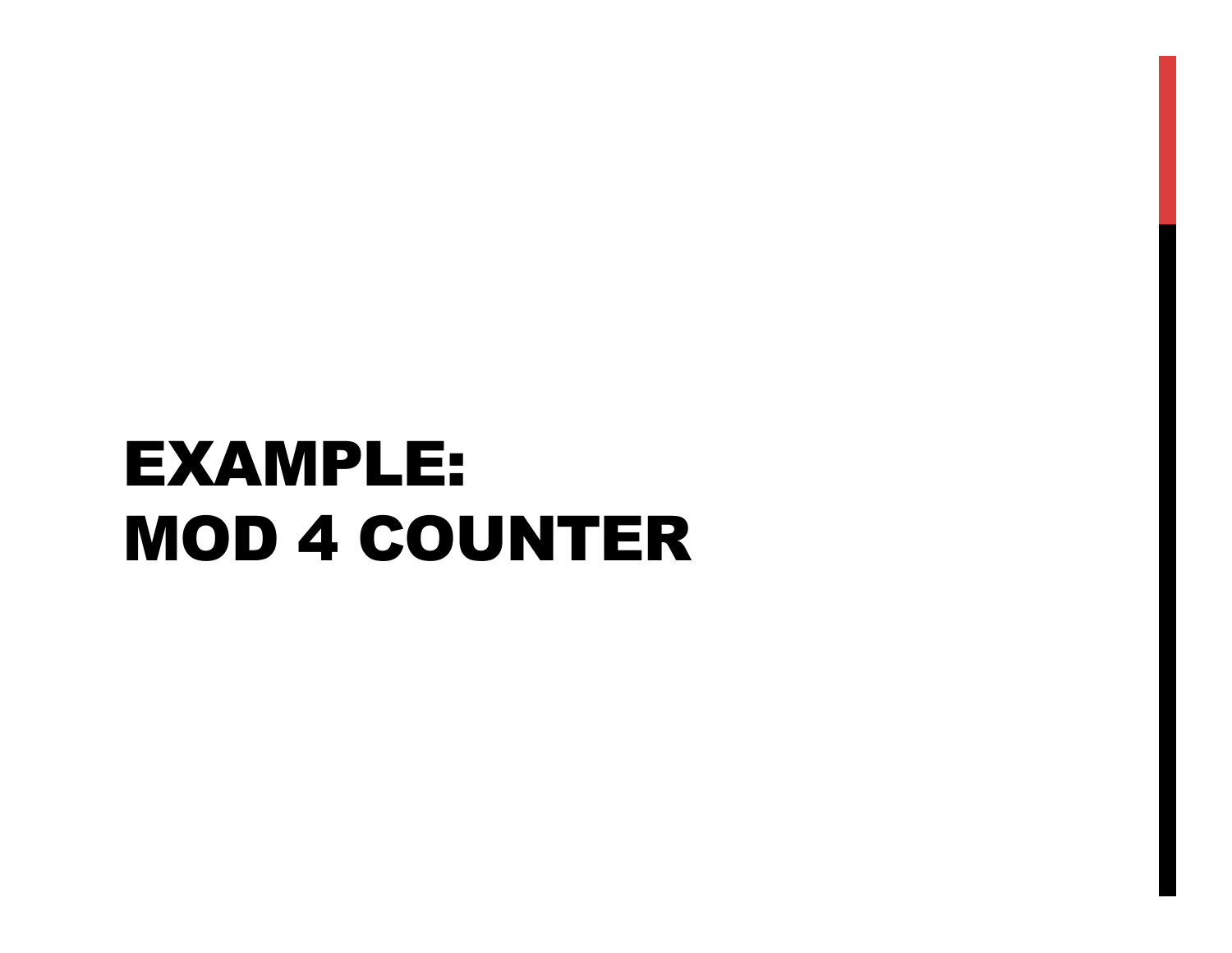#### **Example: Modulo-4 Counter**

- **Counter has a clock input (CLK) and a RESET input.**
- **Counter has two output lines, which take on values of 00, 01, 10, and 11 on subsequent clock cycles.**



Principles of Computer Architecture by M. Murdocca and V. Heuring © 1999 M. Murdocca and V. Heuring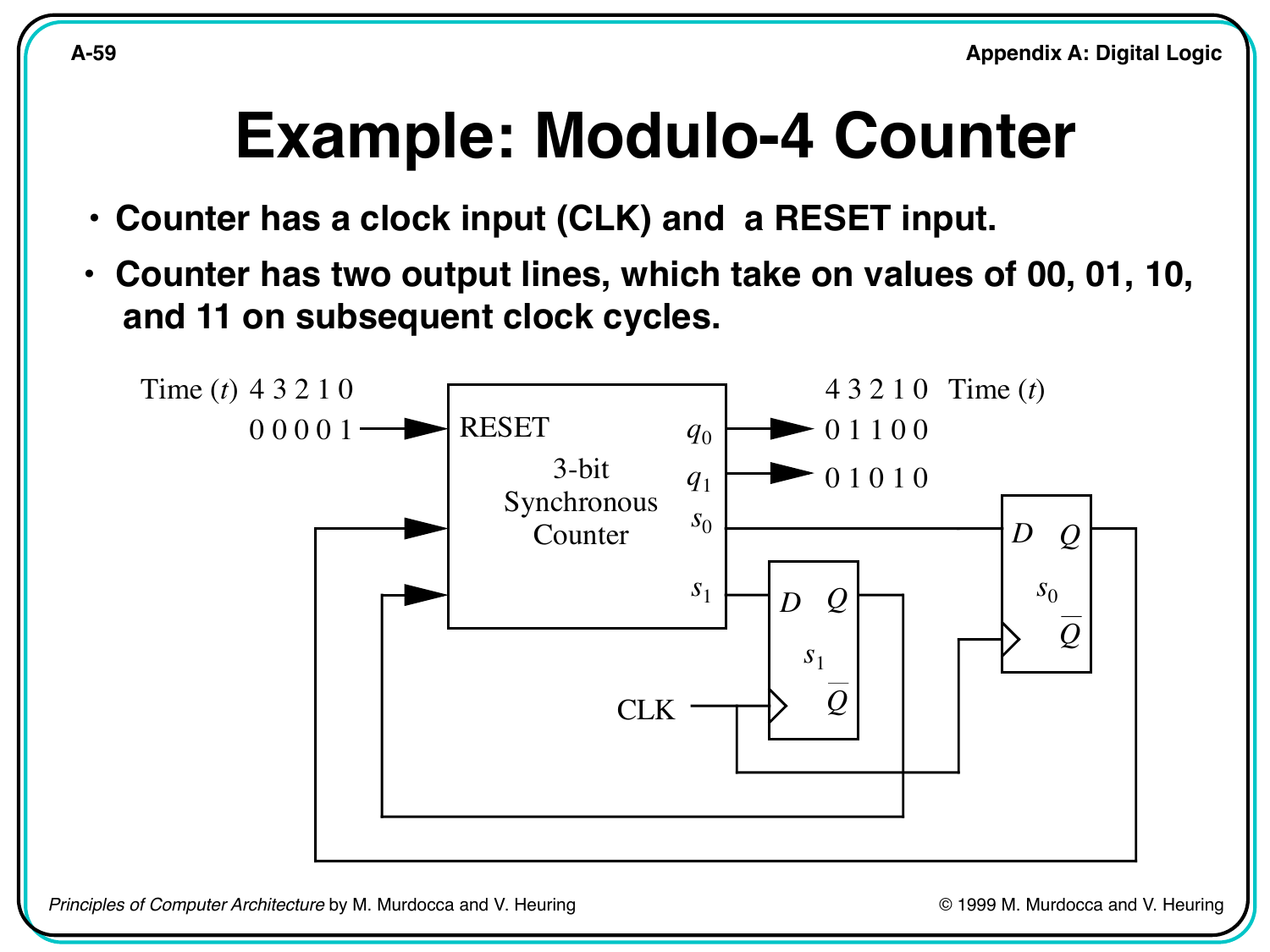

state

state

Principles of Computer Architecture by M. Murdocca and V. Heuring **Computer Architecture by M. Murdocca** and V. Heuring **Principles** of Computer Architecture by M. Murdocca and V. Heuring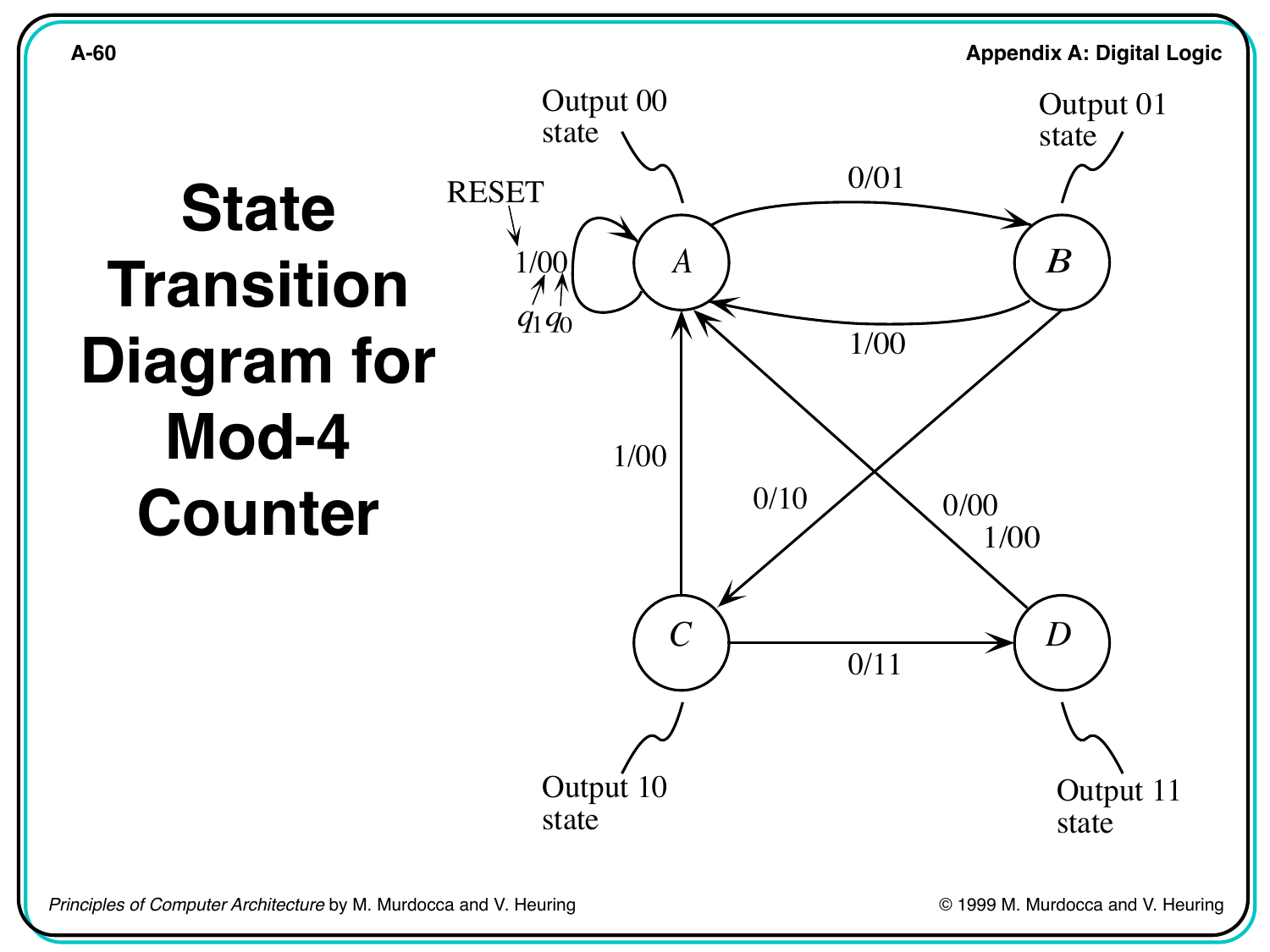#### **State Table for Mod-4 Counter**

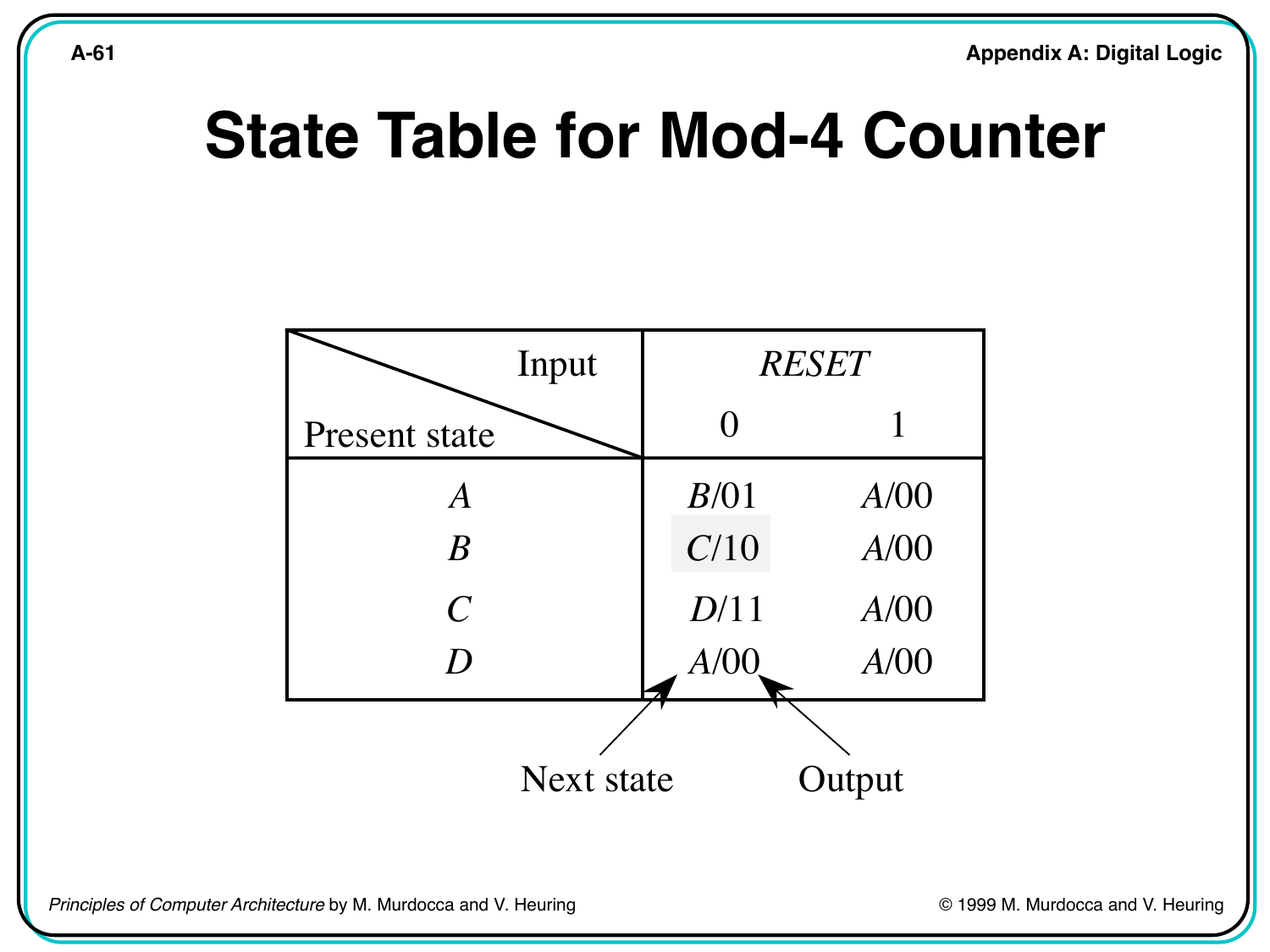#### **State Assignment for Mod-4 Counter**



Principles of Computer Architecture by M. Murdocca and V. Heuring **Computer Architecture by M. Murdocca and V. Heuring**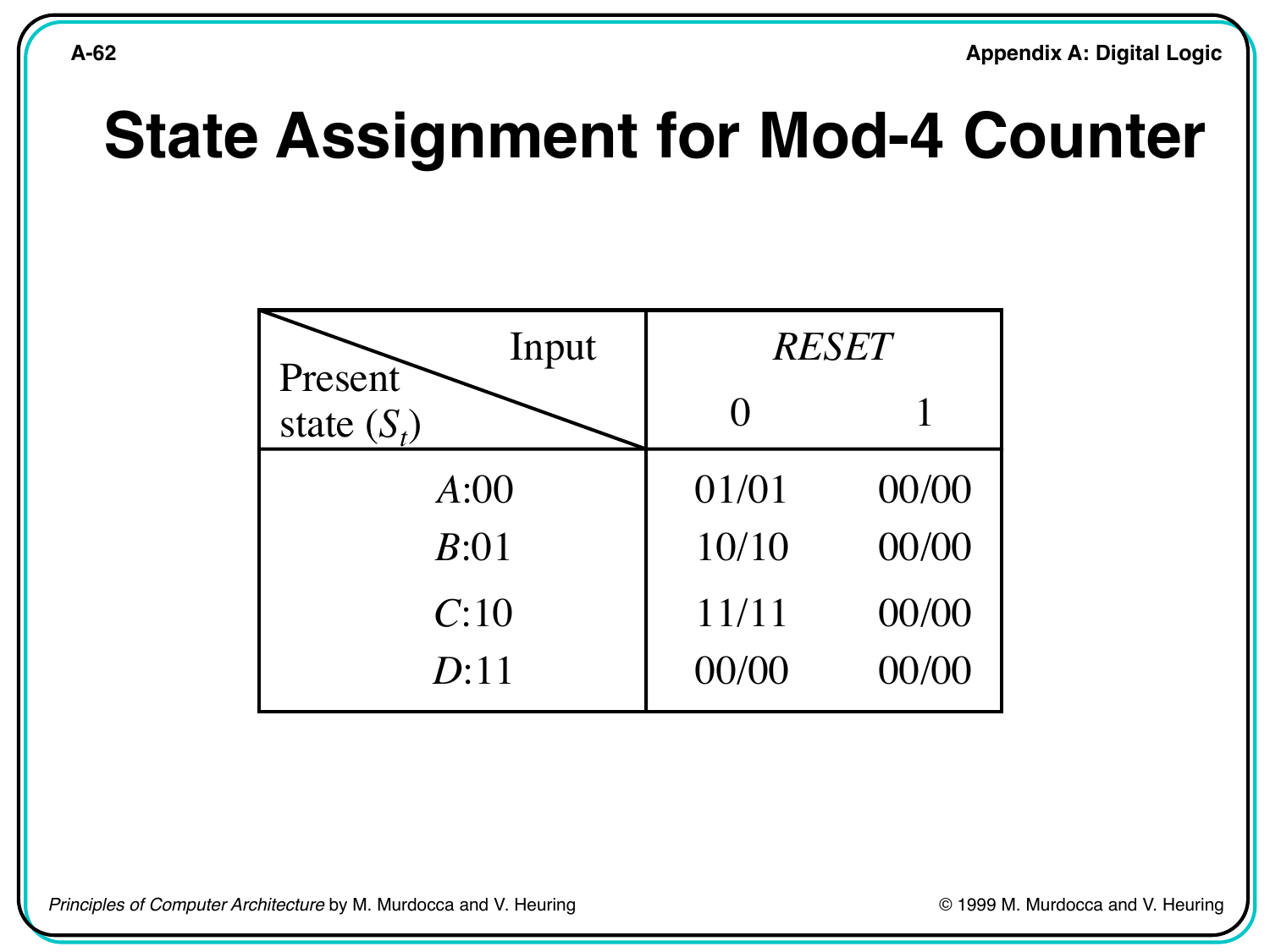#### **Truth Table for Mod-4 Counter**

| $RESET \t s1(t)$<br>r(t) |   | $s_0(t)$ |    | $s_1s_0(t+1)$ $q_1q_0(t+1)$ |
|--------------------------|---|----------|----|-----------------------------|
| 0                        |   |          | 01 | 01                          |
| 0                        | 0 |          | 10 | 10                          |
| 0                        | 1 | 0        | 11 | 11                          |
| 0                        | 1 |          | 00 | 00                          |
|                          |   | 0        | 00 | 00                          |
| 1                        | 0 |          | 00 | 00                          |
|                          |   |          | 00 | 00                          |
|                          |   |          | 00 | I X I                       |

$$
s_0(t+1) = \overline{r(t)} \overline{s_1(t)} \overline{s_0(t)} + \overline{r(t)} s_1(t) \overline{s_0(t)}
$$
  
\n
$$
s_1(t+1) = \overline{r(t)} \overline{s_1(t)} s_0(t) + \overline{r(t)} s_1(t) \overline{s_0(t)}
$$
  
\n
$$
q_0(t+1) = \overline{r(t)} \overline{s_1(t)} \overline{s_0(t)} + \overline{r(t)} s_1(t) \overline{s_0(t)}
$$
  
\n
$$
q_1(t+1) = \overline{r(t)} \overline{s_1(t)} s_0(t) + \overline{r(t)} s_1(t) \overline{s_0(t)}
$$

Principles of Computer Architecture by M. Murdocca and V. Heuring **Computer Architecture by M. Murdocca** and V. Heuring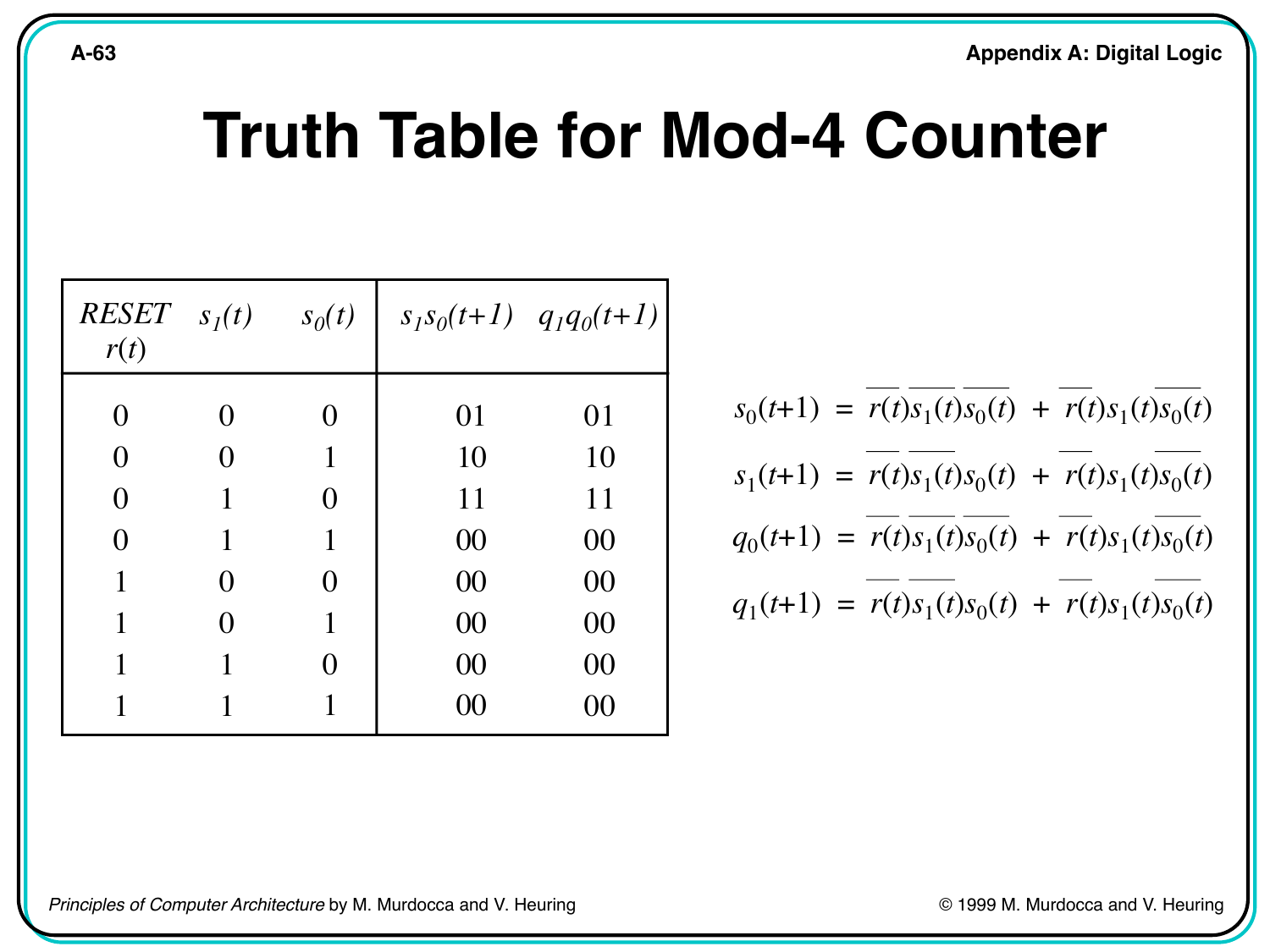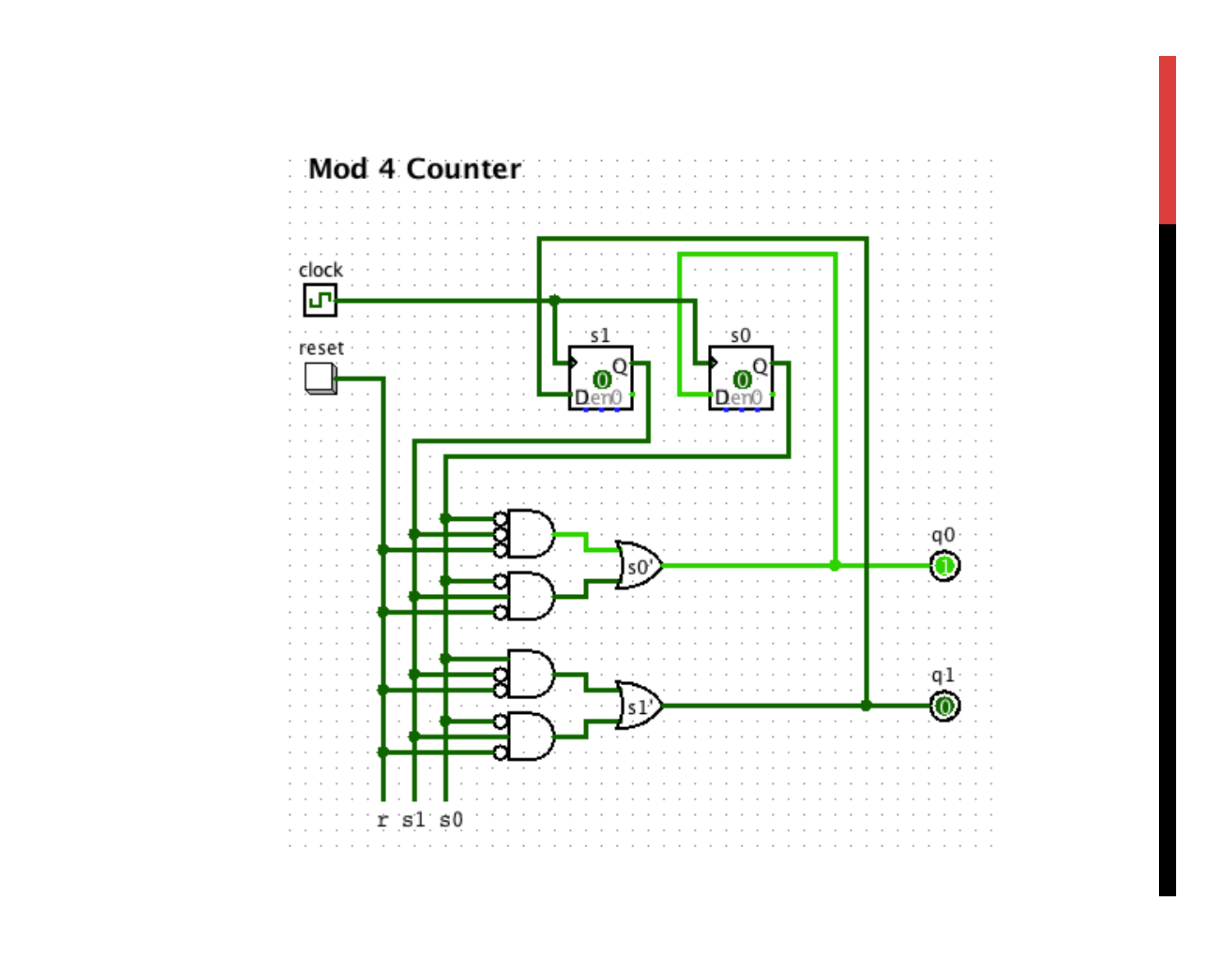## **Mod 4 Counter Timing**

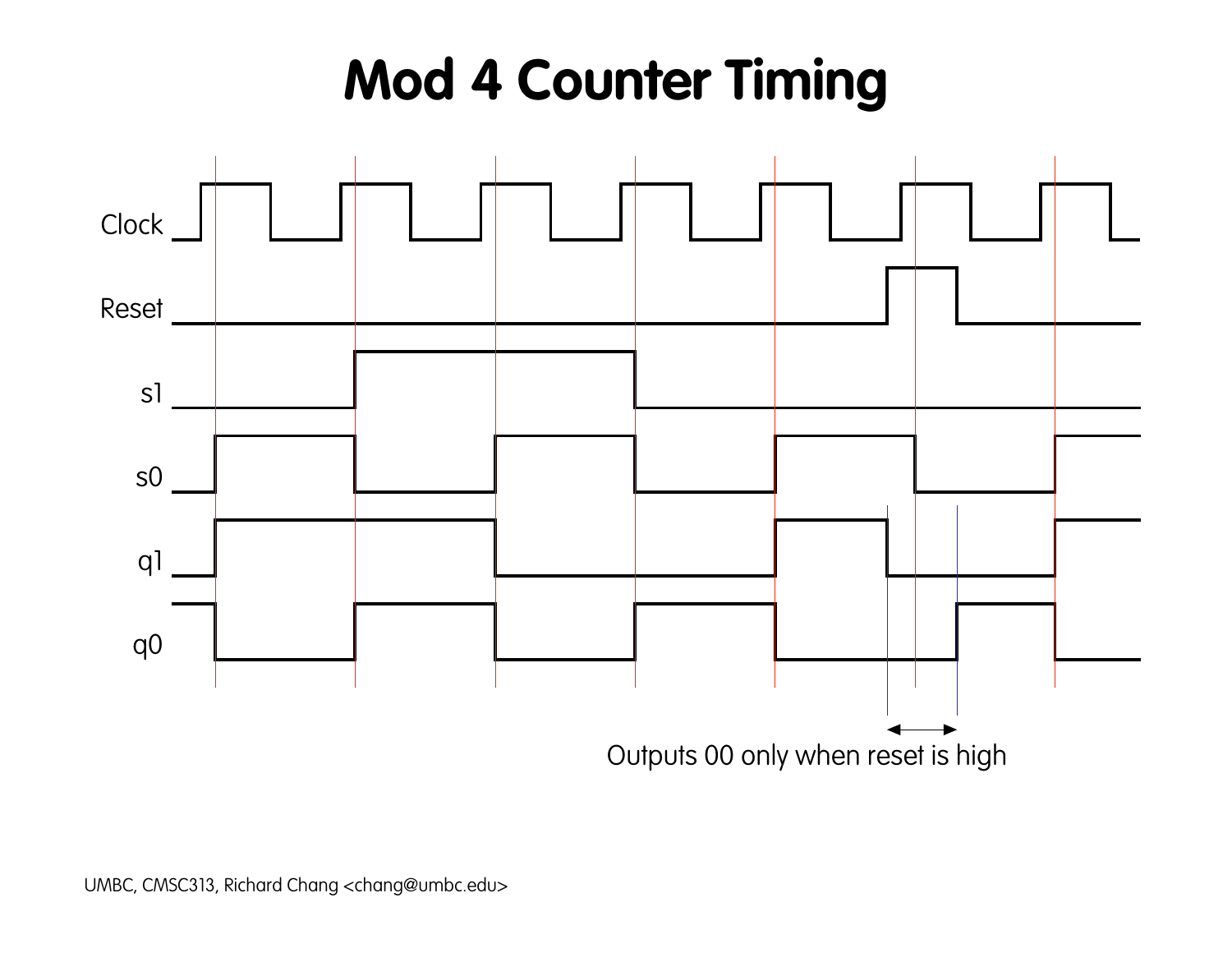### **Mealy vs Moore Finite State Machines**

**•Mealy: output depends on input and state bits**



#### **•Moore: output depends only on state bits**



UMBC, CMSC313, Richard Chang <chang@umbc.edu>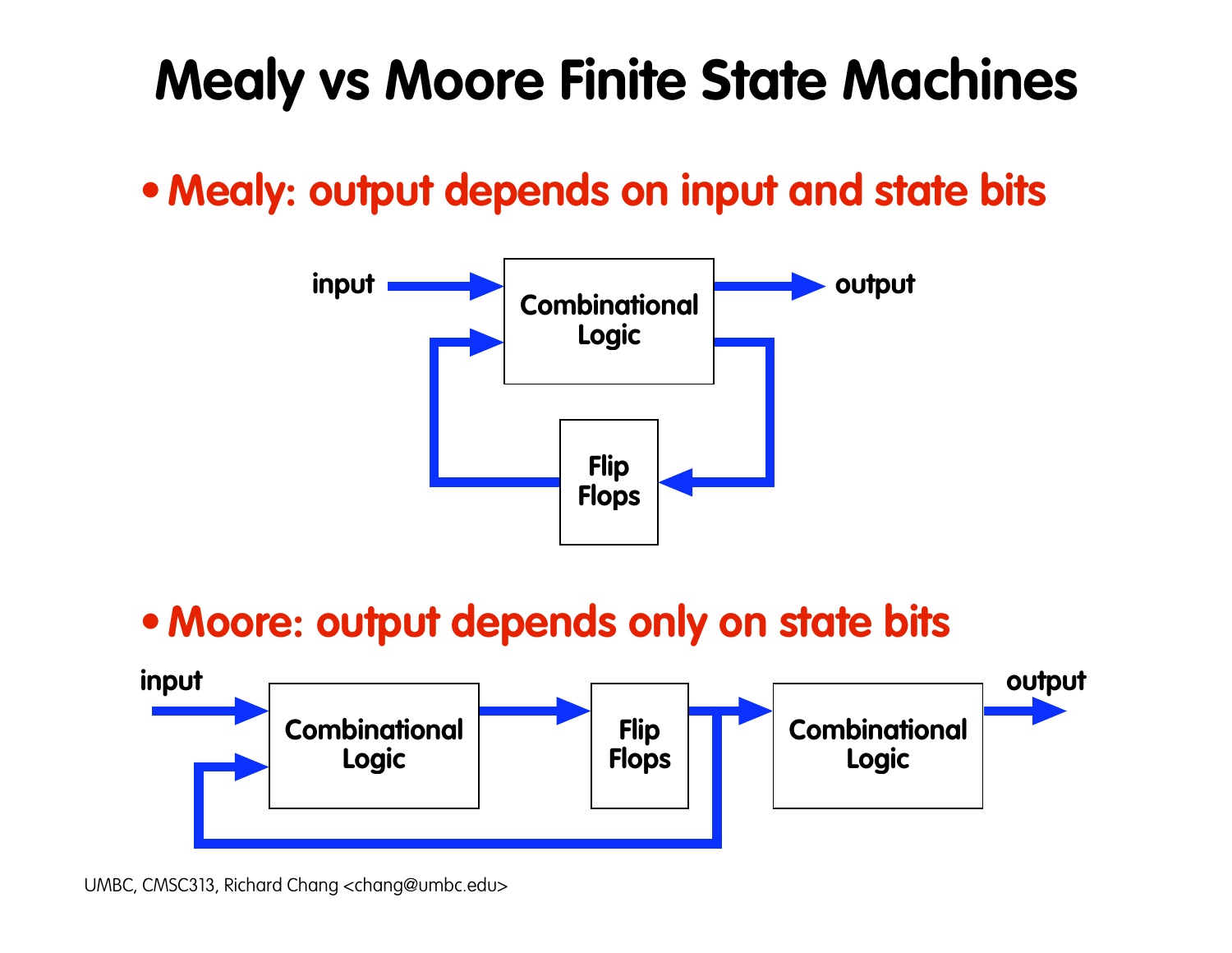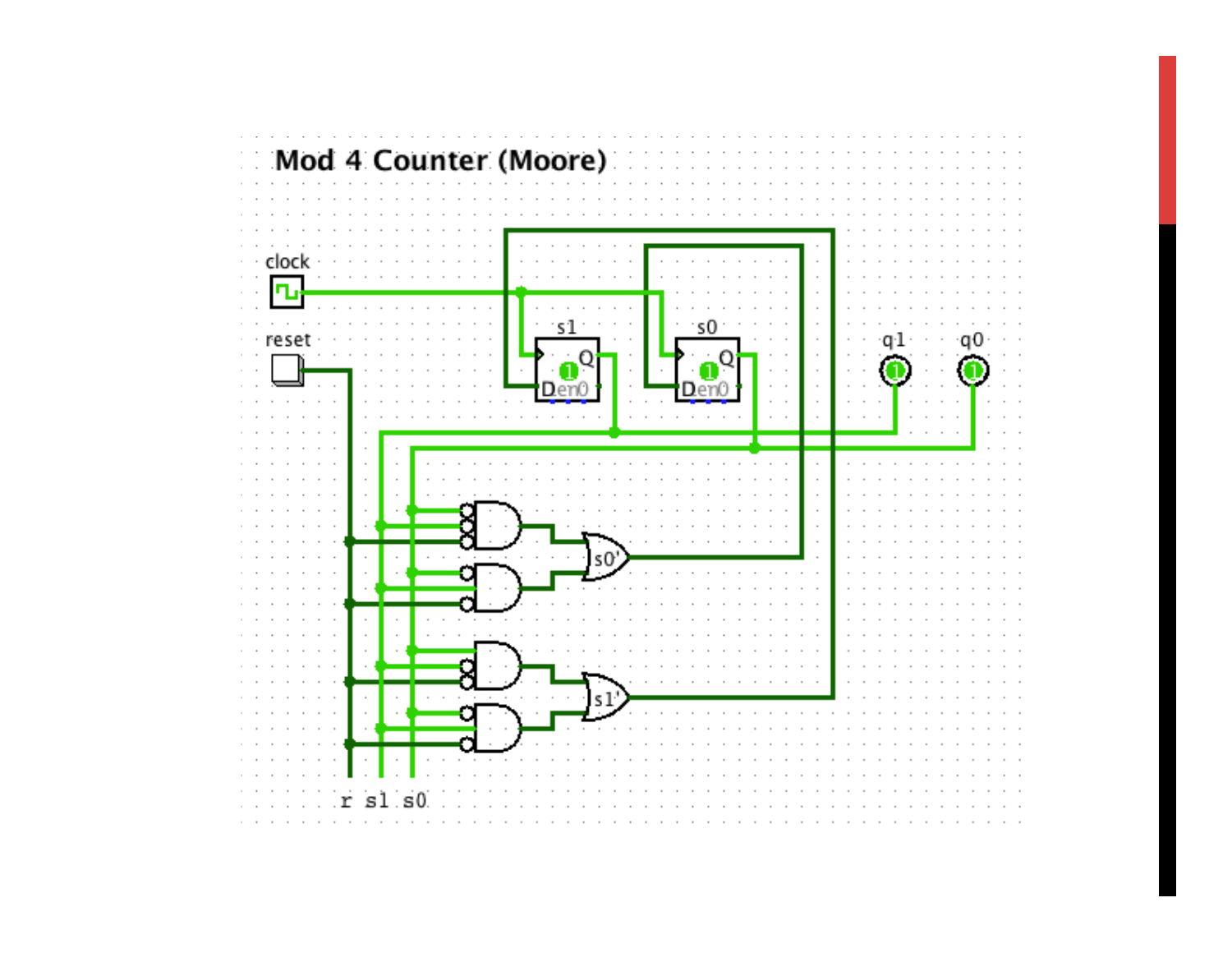# EXAMPLE: VENDING MACHINE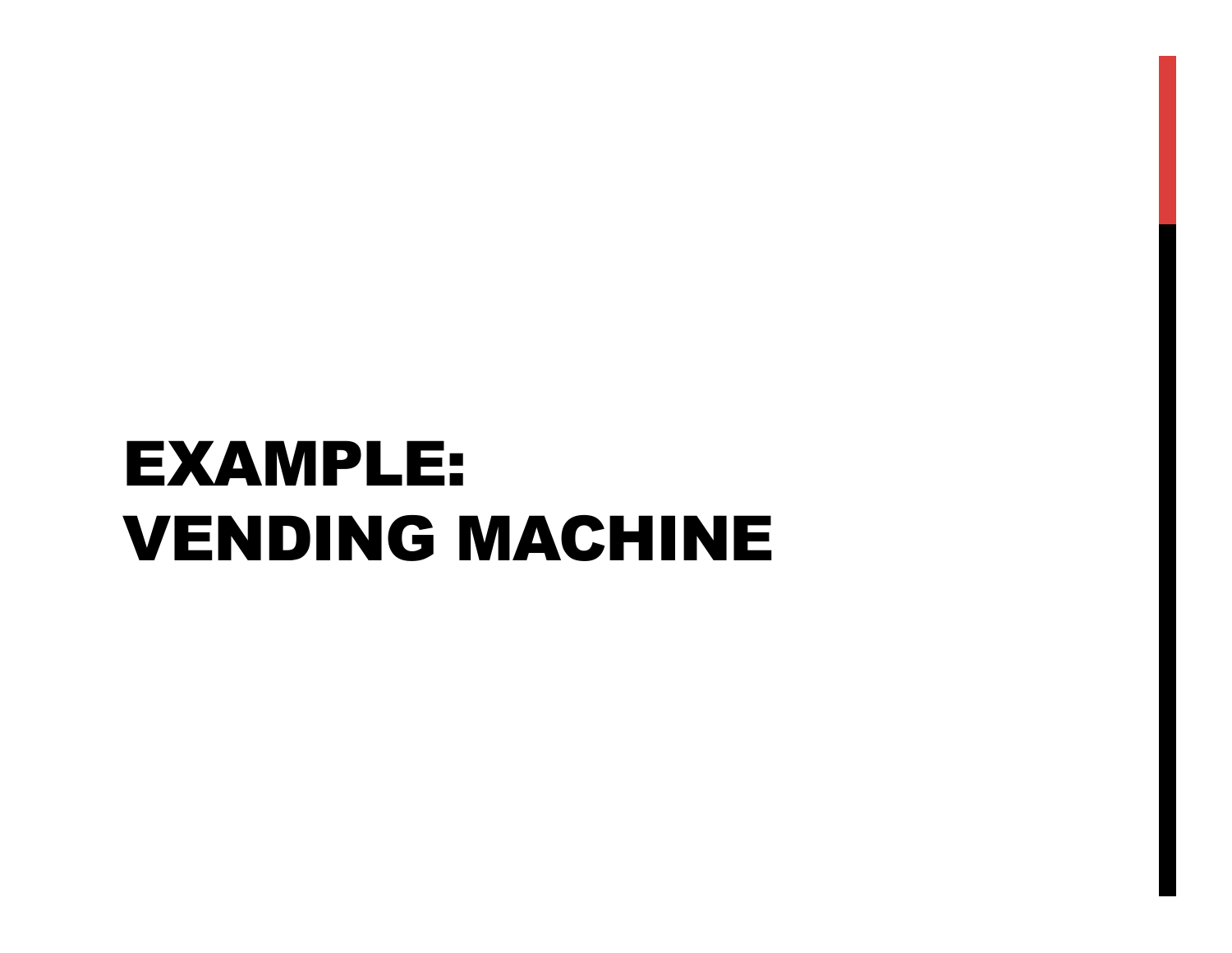#### **Example: A Vending Machine Controller**

- **Example: Design a finite state machine for a vending machine controller that accepts nickels (5 cents each), dimes (10 cents each), and quarters (25 cents each). When the value of the money inserted equals or exceeds twenty cents, the machine vends the item and returns change if any, and waits for next transaction.**
- **• Implement with PLA and D flip-flops.**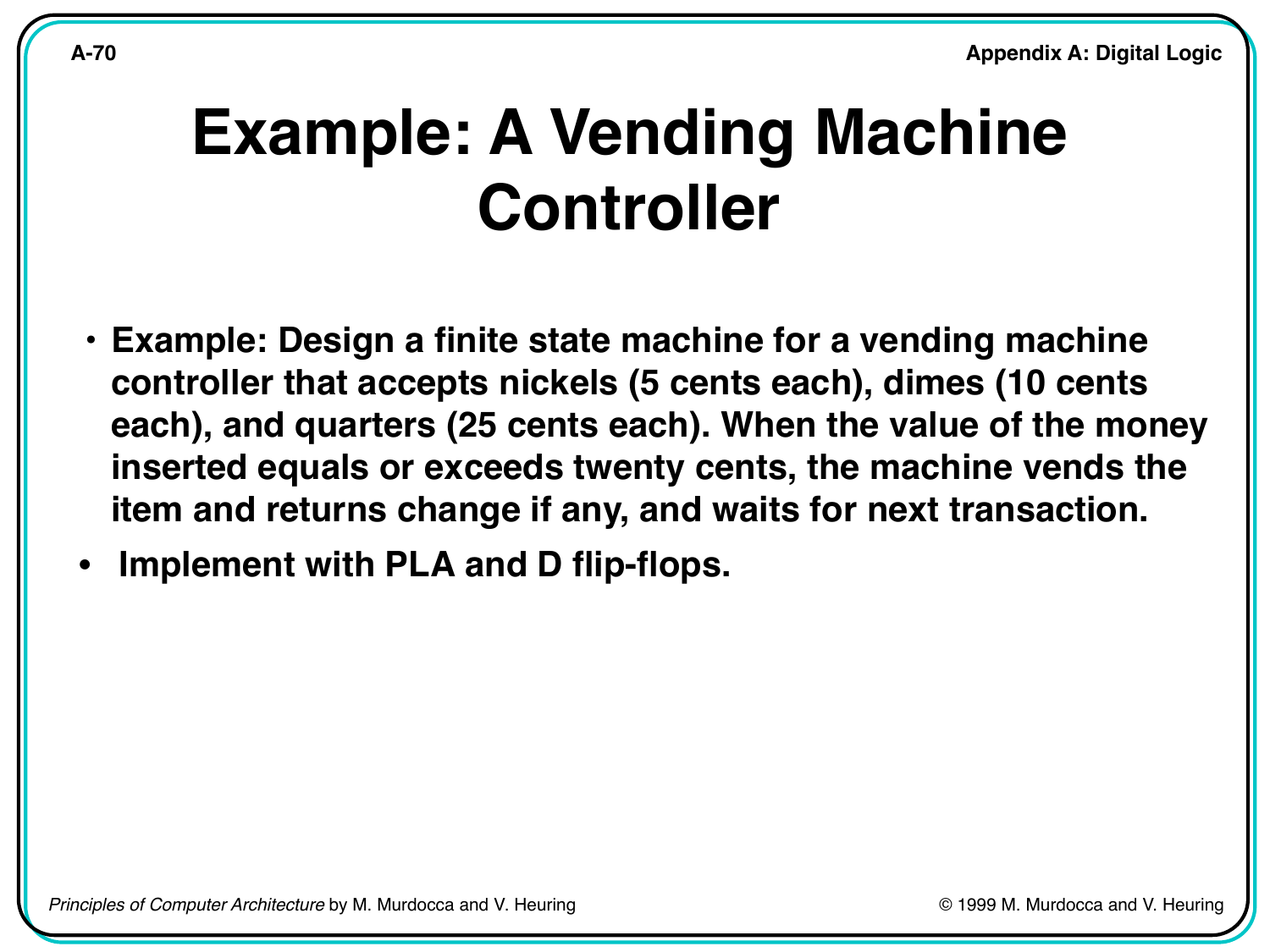### **Vending Machine State Transition Diagram**

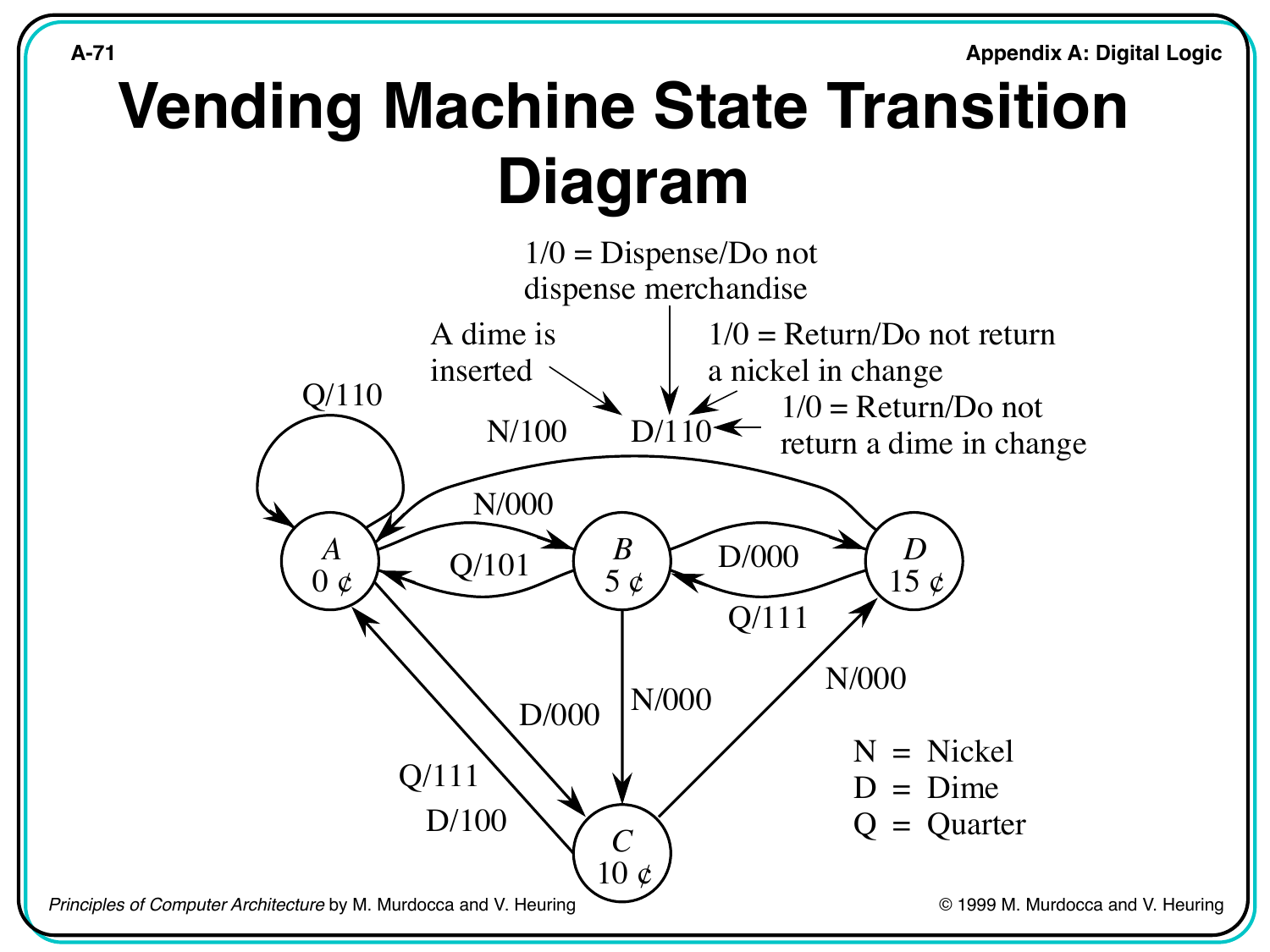### **Vending Machine State Table and State Assignment**

| Input<br>P.S.    | N<br>00 | D<br>01                 | Ő<br>10 |
|------------------|---------|-------------------------|---------|
| A                |         | $B/000$ $C/000$ $A/110$ |         |
| $\boldsymbol{B}$ |         | $C/000$ $D/000$ $A/101$ |         |
| $\overline{C}$   |         | $D/000$ $A/100$ $A/111$ |         |
| D                |         | $A/100$ $A/110$ $B/111$ |         |

| Input    | N                                            | D                      |                            |
|----------|----------------------------------------------|------------------------|----------------------------|
| P.S.     | $\begin{array}{c} x_1 x_0 \\ 00 \end{array}$ | $x_1x_0$<br>$\Omega$ 1 | $x_1x_0$<br>1 <sub>0</sub> |
| $S_1S_0$ |                                              | $S_1S_0$ / $Z_2Z_1Z_0$ |                            |
| A:00     | 01/000                                       | 10/000                 | 00/110                     |
| B:01     | 10/000                                       | 11/000                 | 00/101                     |
| C:10     | 11/000                                       | 00/100                 | 00/111                     |
| D:11     | 00/100                                       | 00/110                 | 01/111                     |

 $(a)$ 

(b)

© 1999 M. Murdocca and V. Heuring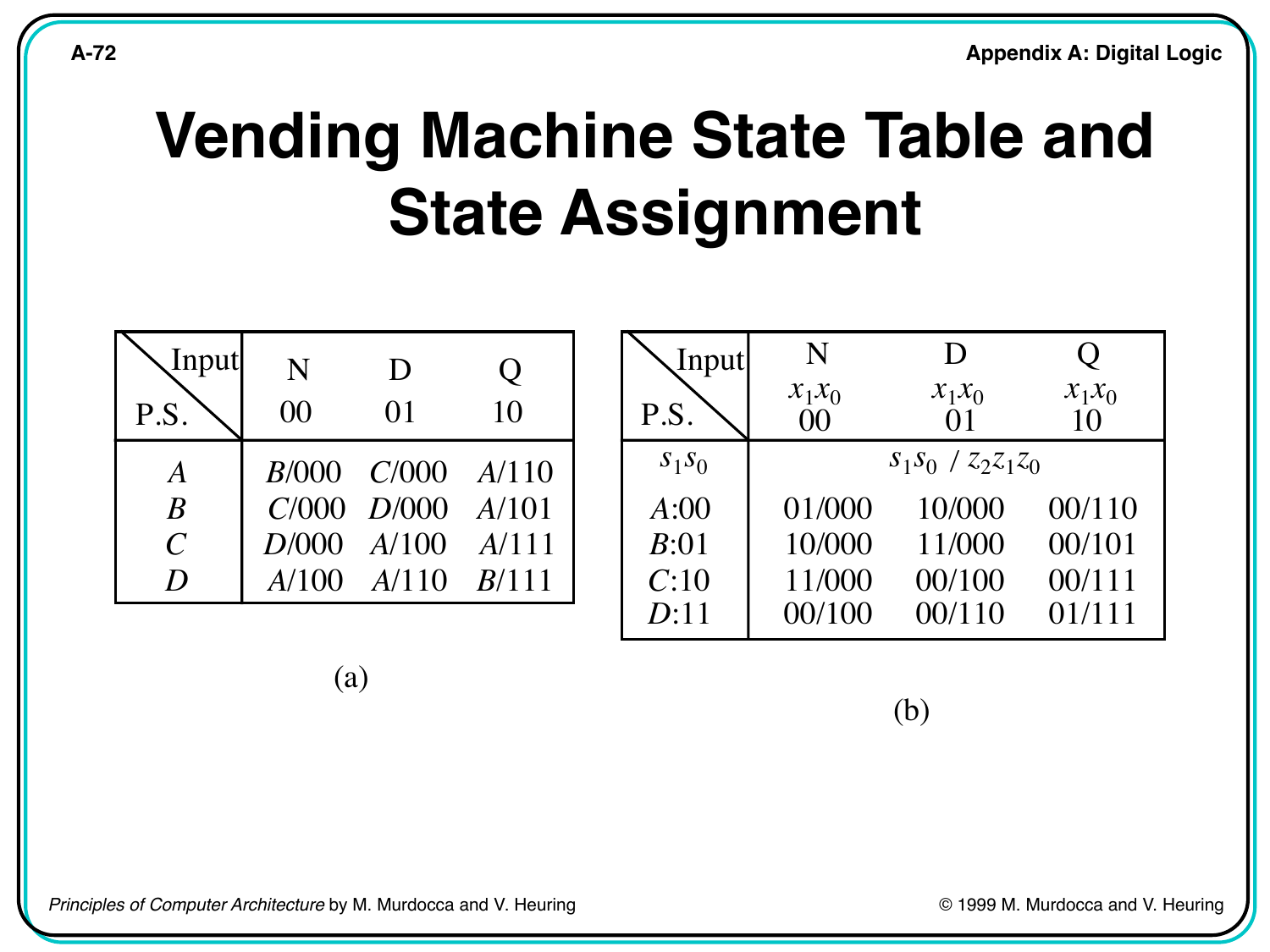#### **A-73 Appendix A: Digital Logic**

#### **PLA Vending Machine Controller**



|                       |                          | Dispense              |  |
|-----------------------|--------------------------|-----------------------|--|
|                       | Present                  | Next<br>Return nickel |  |
|                       | state<br>Coin            | state<br>Return dime  |  |
|                       |                          |                       |  |
| Base 10<br>equivalent | $s_1$ $s_0 x_1 x_0$      | $s_1 s_0 z_2 z_1 z_0$ |  |
| 0                     | 0 <sub>0</sub><br>0<br>0 | 0<br>0<br>0<br>1<br>0 |  |
| 1                     | 0<br>0<br>0<br>1         | 1<br>0<br>0<br>0<br>0 |  |
| $\overline{c}$        | 0<br>0<br>0<br>1         | 0<br>0<br>1<br>0<br>1 |  |
| 3                     | 0<br>0<br>1<br>1         | d<br>d<br>d<br>d<br>d |  |
| 4                     | 0<br>1<br>0<br>0         | 1<br>0<br>0<br>0<br>0 |  |
| 5                     | 0<br>1<br>0<br>1         | 0<br>1<br>1<br>0<br>0 |  |
| 6                     | 0<br>0<br>1<br>1         | 0<br>1<br>0<br>0<br>1 |  |
| 7                     | 0<br>1<br>1<br>1         | d<br>d<br>d<br>d<br>d |  |
| 8                     | 1<br>0 <sub>0</sub><br>0 | 1<br>0<br>1<br>0<br>0 |  |
| 9                     | 1<br>0<br>$\theta$<br>1  | 1<br>0<br>0<br>0<br>0 |  |
| 10                    | 0<br>1<br>0<br>1         | 0<br>1<br>1<br>0<br>1 |  |
| 11                    | 0<br>1<br>1<br>1         | d<br>d<br>d<br>d<br>d |  |
| 12                    | 0<br>1<br>1<br>0         | 1<br>0<br>0<br>0<br>0 |  |
| 13                    | 1<br>1<br>0<br>1         | 0<br>1<br>0<br>1<br>0 |  |
| 14                    | 0<br>1<br>1<br>1         | 0<br>1<br>1<br>1<br>1 |  |
| 15                    | 1<br>1<br>1<br>1         | d<br>d<br>d<br>d<br>d |  |
|                       |                          | (b)                   |  |



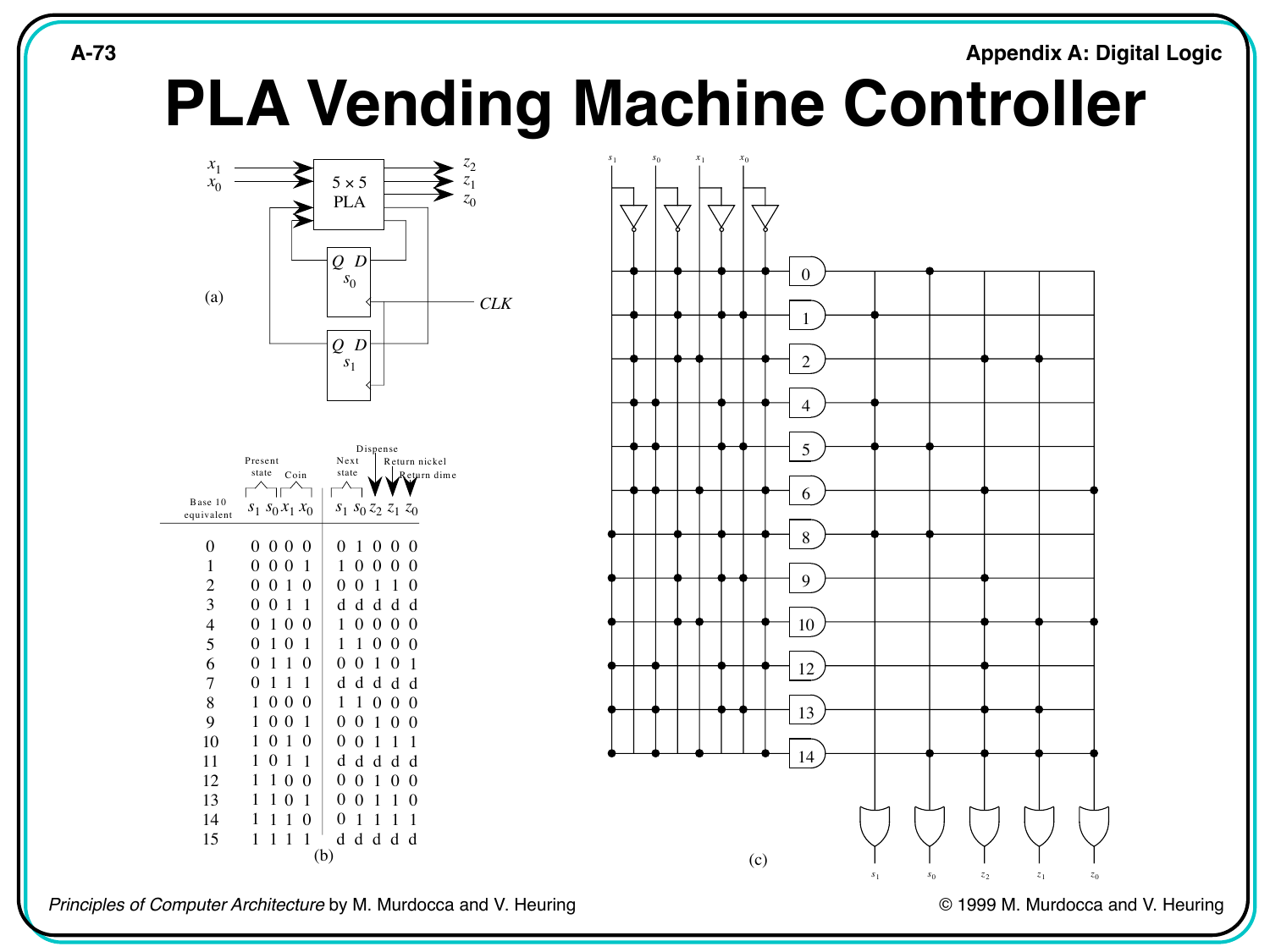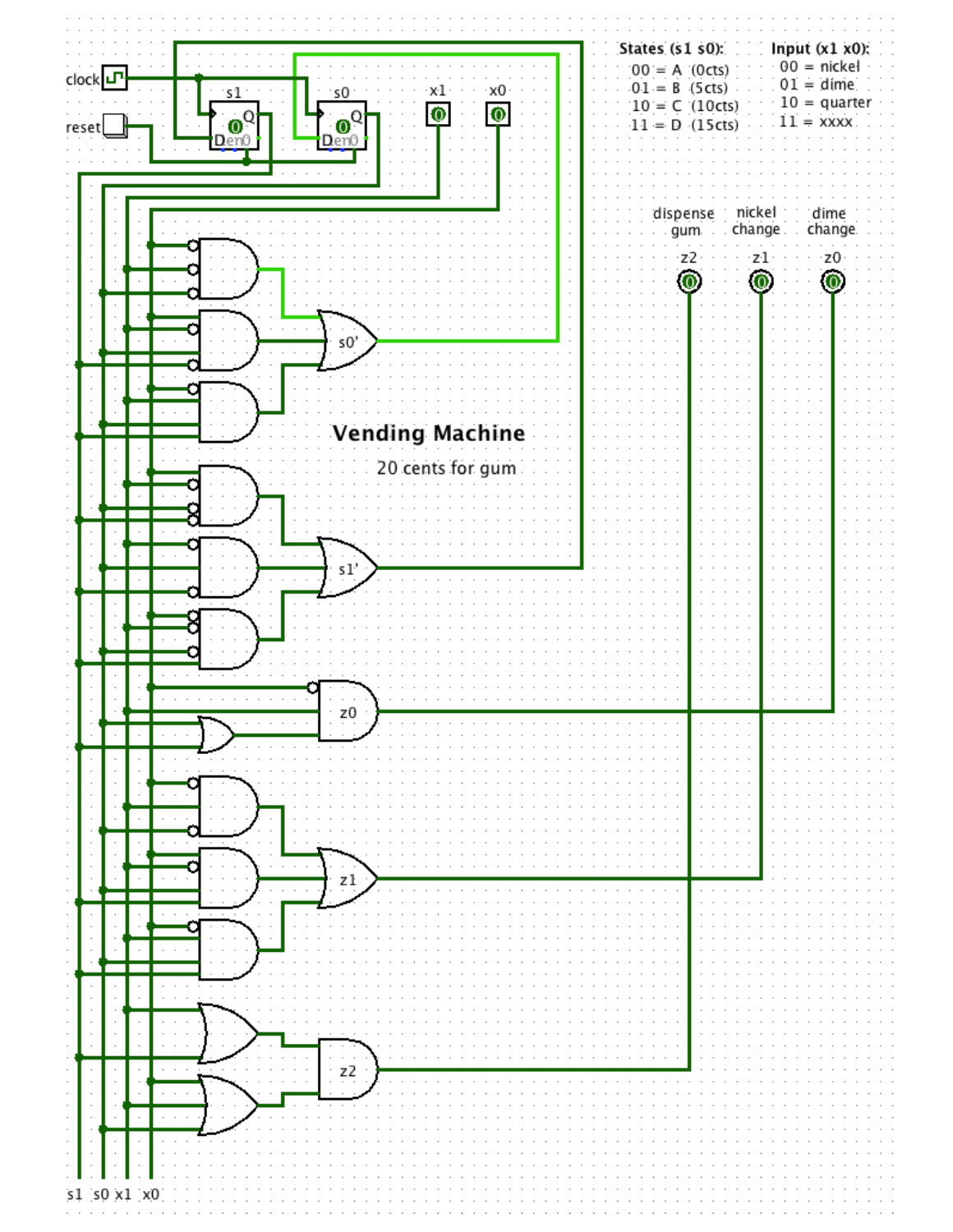